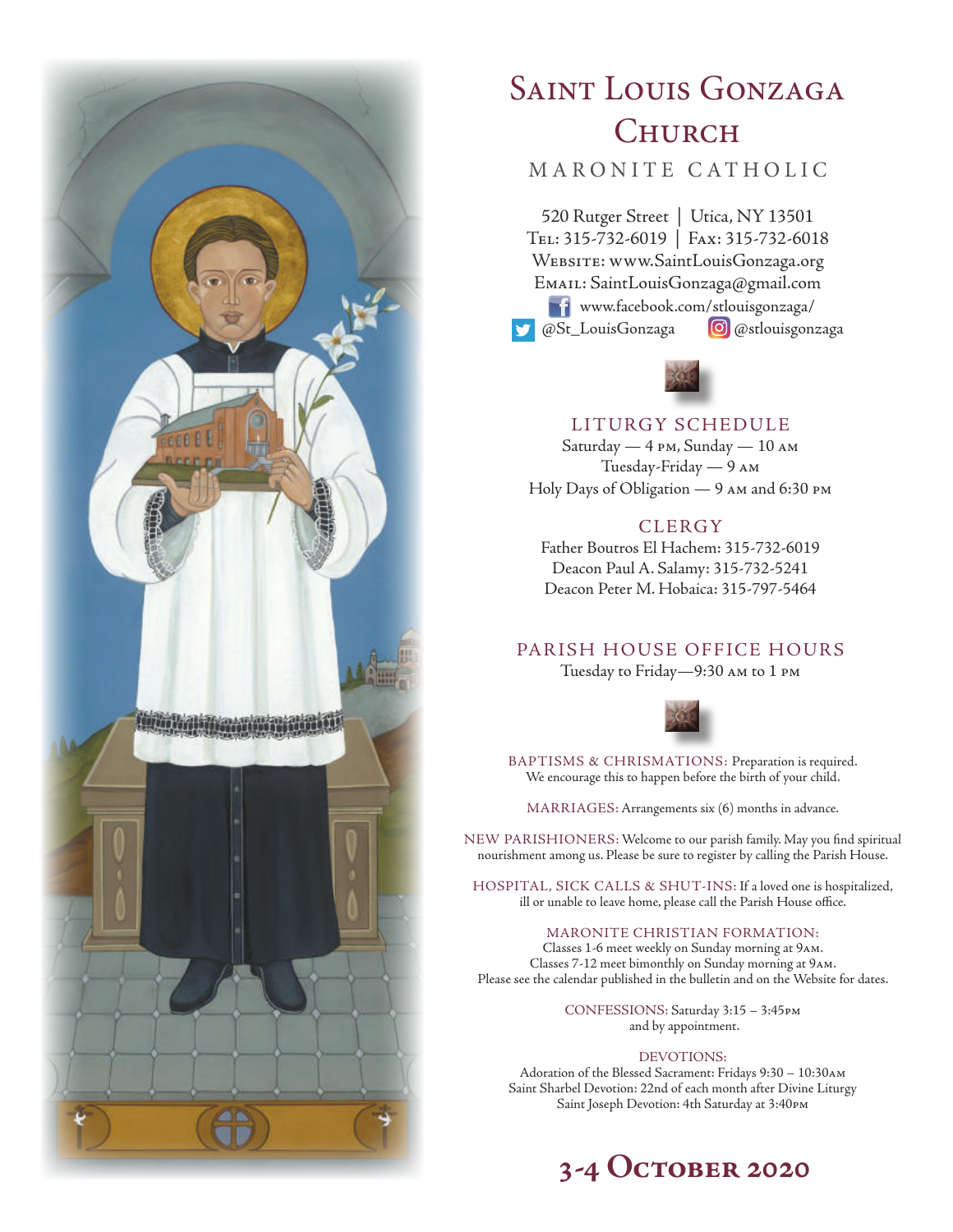# FEASTS **for 4 Oct – 11 Oct 2020**

| <b>SUN</b>       | $4\Omega$ ct | 3rd Sunday after Holy Cross     |
|------------------|--------------|---------------------------------|
|                  |              | <b>Holy Rosary Sunday</b>       |
|                  |              | St. Francis of Assisi           |
|                  |              | Phil 3:17-4:1/Mt 24:23-31       |
| TUE <sub>1</sub> | 6 Ост        | St. Thomas                      |
|                  | WED 7 OCT    | Sts. Sarkis (Sergius) & Bacchus |
| Тни              | $8$ Oct      | St. Pelagia of Antioch          |
| Fri              | 90cr         | St. James, Brother of the Lord  |
| SUN              | 11 Ост       | 4th Sunday after Holy Cross     |
|                  |              | St. Philip the Deacon           |
|                  |              | Pope St. John XXIII             |
|                  |              | The First Council of Nicaea     |
|                  |              | 1 Thes 5:1-11/Mt 24:45:51       |
|                  |              |                                 |

**CONTACTS** 



| Music: Nick Abounader 315-335-2239                 |
|----------------------------------------------------|
| Finance Council:                                   |
| Chair: Louis Raya315-794-1418                      |
| Assets Oversight: Bernie Sunderlin 315-796-7598    |
| Michael Hayduk315-794-3045                         |
| Special Events: Betty Karrat 315-736-1615          |
| Kitchen & Hall:                                    |
| Mary Ann Tanoury-Loy 315-790-3307                  |
| Family Giving Committee:                           |
| George Nehme 401-742-5841                          |
| Buildings: Andrew Aery 518-528-1162                |
| Byron Elias315-737-7803                            |
| Pastoral Life Council:                             |
| Chair: Deacon Paul Salamy315-732-5241              |
| Communications: Glory Rasi 315-794-4242            |
| Family Life: Deacon Peter Hobaica 315-797-5464     |
| Liturgy: James Salamy 315-723-3776                 |
| Faith Formation:                                   |
| Maronite Youth Organization:                       |
|                                                    |
| Roseanne Ciaccia 315-736-5377                      |
| Maronite Young Adults:                             |
| John Paul Salamy 315-732-5241                      |
| Joshua Lewis 315-853-4500                          |
| Saint Mary's Guild: Brigitte Garrison 315-796-0456 |
| Holy Name Society: Rick Blank 315-525-3221         |
| Lou Lewis 315-737-3950                             |
| Saint Joseph Society: Kamil Rahme. 315-768-3837    |
| Acolytes: Nathan Hanna 315-939-8219                |
|                                                    |
| Daughters of Mary: Julie Adamo 315-404-1959        |
| Lectors: Lois Mariano315-732-3402                  |
| Sacristan: Harrison Zogby315-749-6399              |
|                                                    |

# LITURGICAL SCHEDULE AND INTENTIONS

| <b>SAT</b>   | 3 Ост $4$ рм   | + Raymond & Yvonne Bellamah Mikall by Joyce, Scander,         |
|--------------|----------------|---------------------------------------------------------------|
|              |                | Louis, Jr. & Diana Astafan                                    |
|              |                | • Dan Zegibe by Kathi Tamer                                   |
|              |                | + Hilda Saade by Lou Raya & Patty Karam                       |
|              |                | SUN 4 OCT 10AM • Marian Jabour (4th Anniversary) by Family    |
|              |                | + Debbie Delluomo (4th Anniversary) by Steve &                |
|              |                | Mary Ann Powers                                               |
|              |                | + Anthony & Ellen Joseph by Father Boutros El Hachem          |
|              |                | · Zaida Valik (40 Day) by Daughter, Jackie & Bill             |
|              |                | Mishlanie & Family                                            |
|              |                | • Marc Sarkis Morcos by Albert & Layla Zeina & Family         |
|              | Мом 5 Ост      | + NO LITURGY                                                  |
|              | Тие 6 Ост 9 ам | + Boyd Crigger by Boyd Crigger's Will                         |
|              | Wed 7 Oct 9 AM | • John Amado by Jim Amado                                     |
|              | Thu 8 Oct 9 AM | + Sadie Koury by Sadie Koury's Will                           |
| $F_{\rm RI}$ | 9 Ост 9 ам     | + Donna A. Stamboly (Anniversary) by Family                   |
|              | Sat 10 Oct 4pm | • Louis & Rose Salami by Estate of Louis & Rose Salami        |
|              |                | • Emile & Mary Charbel by Their Children                      |
| <b>SUN</b>   |                | 11 Ост 10AM • Bechir S. Faris (40 Day) by Luke & Anne Lewis & |
|              |                | Family                                                        |
|              |                | • Haifa Kattoura by Kathi Tamer                               |
|              |                | + Gregory Hanna by Tom & Mary Ann Ladd                        |
|              |                | + Alexander W. Joseph (2nd Anniversary) by Children &         |
|              |                | Grandchildren                                                 |

•Jacqueline Albright (2nd Anniversary) *by Marcel Rawda & Sonia Bolos*



# UPCOMING EVENTS

| Тни | 8 Ост  | 8PM Maronite Spirituality Series via Zoom   |
|-----|--------|---------------------------------------------|
| Sun | 11 Ост | 10AM Forty Day Liturgy for Bechir S. Faris, |
|     |        | Father Boutros' Uncle                       |
| Sun | 11 Ост | Order of Saint Sharbel Sunday               |
|     |        |                                             |

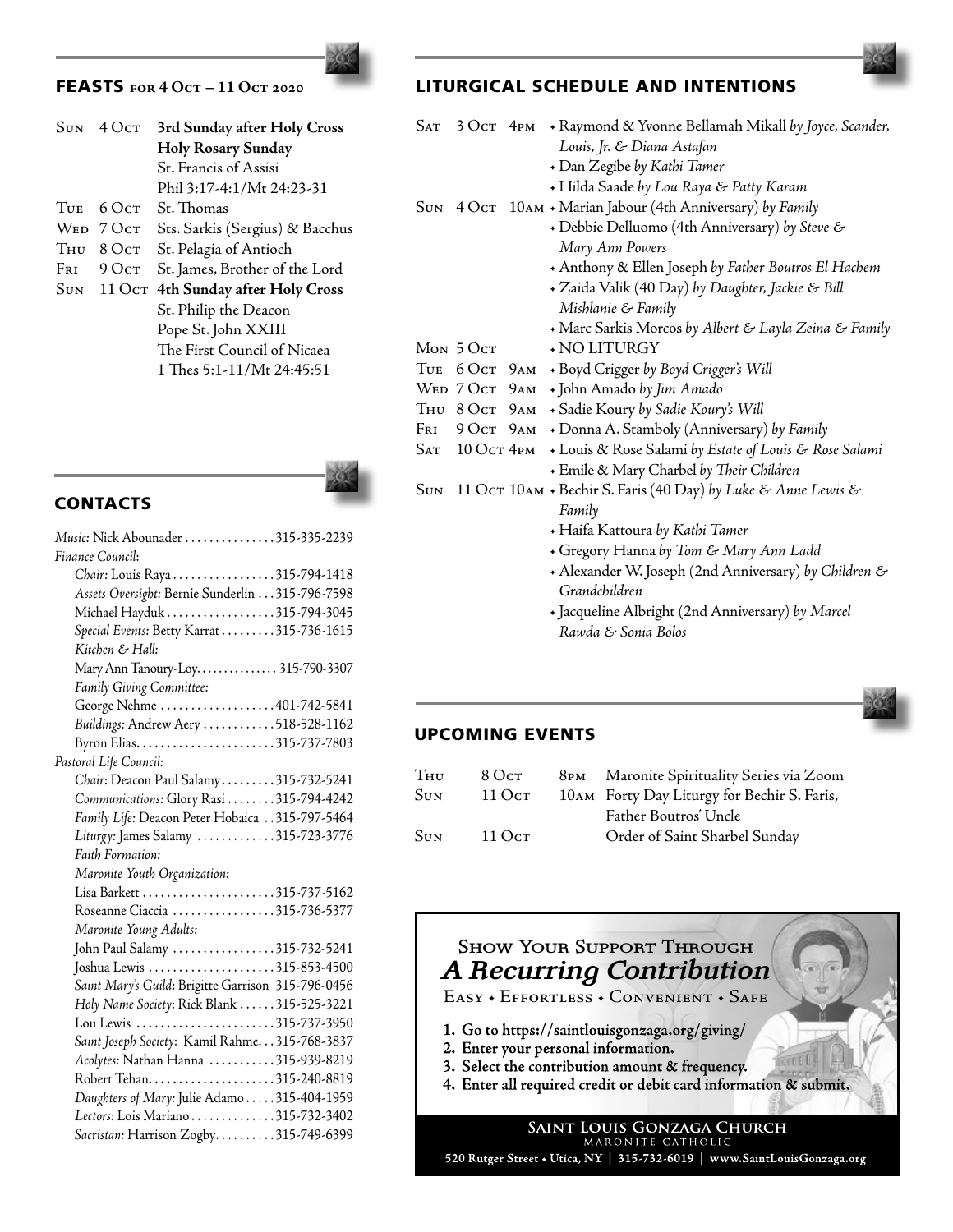### POINTS OF INTEREST

**Divine Liturgies.** We have resumed the public celebration of the Divine Liturgy at 4pm on Saturdays and 10am on Sundays in the Church, and on Wednesday and Friday mornings at 9am.

 Anyone attending the Divine Liturgy must wear a facemask or covering, maintain social distancing, and follow the directions of the ushers. The Church is thoroughly cleaned and sanitized after each Divine Liturgy.

 Those who are healthy and well are invited to attend the Divine Liturgy. Those who are vulnerable for any reason should remain at home. Those who are sick or symptomatic for any reason must remain at home.

**Lebanon**. Thank you to everyone who donated toward the collection for Lebanon. We are most grateful for your continued generosity and support.

**Maronite Spirituality Series**. The Maronite Servants of Christ the Light are hosting an adult faith formation series on Maronite Spirituality on the Thursdays of October from 8 – 9:15pm online via Zoom. This series will continue on the remaining Thursdays of October 8, 15, 22, and 29. Please see the Saint Louis Gonzaga Church Facebook page for more information.

**Forty Day Divine Liturgy**. On **Sunday, 11 October** at **10am** there will be a Forty Day Divine Liturgy for Bechir S. Faris, the uncle of Father Boutros, who passed away on 23 August in Massachusetts.

**Order of Saint Sharbel Sunday, 11 October.** The Maronite Church in the United States recognizes the second Sunday in October as the Order of Saint Sharbel Sunday. The Order of Saint Sharbel supports the education of Maronite Seminarians and helps build the future of the Maronite Church. You can enroll online at www.orderstsharbel.org or with Father Boutros. For more information about the Order, you can contact the Order of Saint Sharbel Vice President, Charlene Hiffa, at mchiffa@bellsouth.net or Father Boutros.

**Holy Rosary**. October is the month of the Holy Rosary. In the Maronite Church, the first Sunday of October is known as Holy Rosary Sunday. Please take some time during this month to pray the Rosary. On **Saturday, 10 October** at **12 Noon** the Rosary will be prayed on the grounds of **Christ the King Shrine** on **Flanagan Road in Marcy.**

**Financial Support**. During this time our parish still needs your continued financial support. If possible, please continue to make your regular contributions to the Parish.

**Thank you**. Thank you to all who continue to make their donations and contributions to our parish. We are most grateful for your continued financial support and generosity; it allows our parish to keep going.

MONTHLY OPERATIONAL EXPENSES

| <b>Weekly Collection Needed:</b> | \$4,172  |
|----------------------------------|----------|
| <b>Total Monthly Expenses:</b>   | \$18,075 |
| <b>Eparchial Assessment:</b>     | \$2,000  |
| Maintenance and Utilities:       | \$6,200  |
| Salaries and Insurance:          | \$9,875  |

# MEMORIALS

#### **ALTAR MEMORIALS …**

*Through our gifts at the altar we remember our loved ones:*

- Incense & Charcoal Available
- Candles Available
- Bread & Wine Available
- *•* Sanctuary Plants & Flowers In Memory of Ann Sageer *by Mona Sageer & Family*
- Sanctuary Lamp In Memory of Fred J. Mazloom *by Wife, Mary & Children*

*A contribution of \$10.00 will memorialize a loved one for the entire week.*



# VOLUNTEER SCHEDULE

## LECTORS

| $3$ Oct            | 4 <sub>PM</sub>  | Richard Koury |
|--------------------|------------------|---------------|
| 40cr               | 10 <sub>AM</sub> | Norma Tehan   |
|                    |                  |               |
| $100c$ T $4$ PM    |                  | Lois Mariano  |
| $11 \OmegaCT 10AM$ |                  | Nathan Hanna  |



#### PARISH STEWARDSHIP

| Collections for the week ending 27 September   |
|------------------------------------------------|
| 2020                                           |
| 1st Collection\$1,408                          |
| 2nd Collection: Peter's Pence Collection \$262 |
| Contributions\$1,305                           |
|                                                |
|                                                |
| Total  \$4,295                                 |
|                                                |

This Week's Second Collection: Eparchial Support Next Week's Second Collection: Fuel & Heat